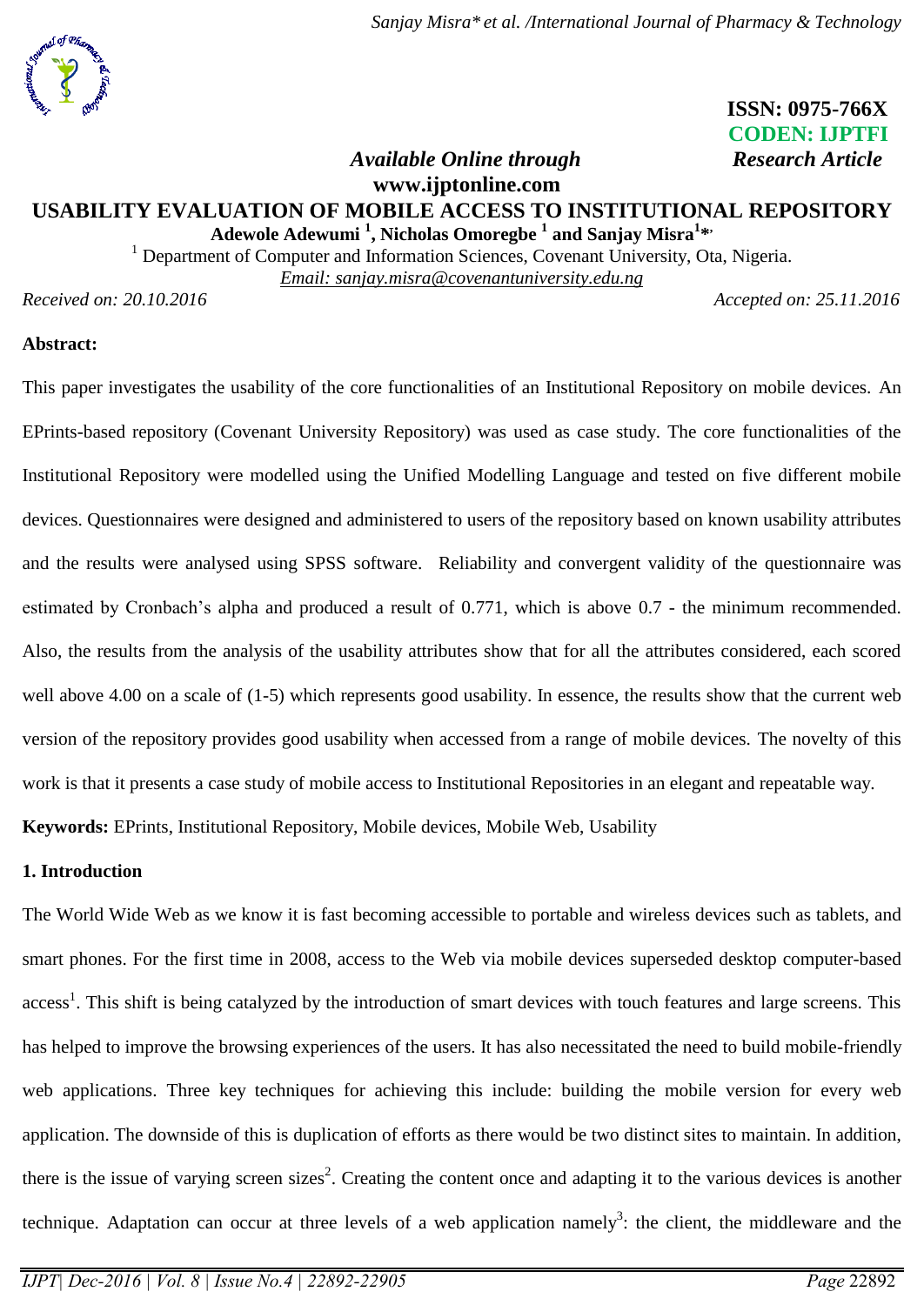server. The third possible technique is the use of World Wide Web Consortium (W3C) Web standards such as Extensible Hypertext Markup Language (XHTML), Cascading Style Sheets (CSS), Asynchronous JavaScript and XML (Ajax), Extensible Markup Language (XML), Extensible Stylesheet Language Translator (XSLT). Many Web applications (including Institutional Repository<sup>4</sup>) today are built using the W3C standards. An Institutional Repository is essentially a digital library specifically designed to capture, curate and share the intellectual output of an institution (i.e. University<sup>5</sup>, government or research institute) in digital formats<sup>6-8</sup>. Institutional repositories being web applications are becoming the focus of research efforts aimed at deploying them to the mobile web<sup>9-10</sup>.

The developers of the Greenstone Digital Library software have been working on porting the platform to mobile devices running iOS. To do this, they implemented Greenstone Digital Library Software on an iPod $^{11}$ . The implementation was carried out in such a way that the archives of the repository were accessible locally on the iPod device shutting out the need for Internet connectivity. As a result, the iPod's storage was used to store the repository materials.

Though the materials are readily accessible on the device without the need for Internet connectivity, the approach is not ideal for institutional repositories that need to be accessible to a large user base over a network. In another work<sup>12</sup> still considering Greenstone, the authors investigated the feasibility of a system for accessing Greenstone using WAP handsets. Although the work provides an interesting discuss, it was carried out at a time when smart phones were not yet wide spread. As of today, smart phones running different mobile operating systems now exist and are gradually replacing WAP handsets.

In recent times, attention has also been given to creating a mobile interface for D Space - leading repository software managed by Dura Space Foundation<sup>13</sup>. However, of all the popular institutional repository software platforms, only the developers of Greenstone have done considerable work on providing a mobile interface to their software. Mention is made of the possibility of having a mobile version of  $EPrints^{14}$  but no work had been done in this regard as of the time of this writing.

It is this gap that has motivated us to reconsider institutional repositories as web applications and test out their core functionalities on different mobile devices – without necessarily building mobile versions. This is based on the argument that repositories are built according to standards such as XHTML, JavaScript and CSS and as such they are able to adapt to different screen sizes<sup>15</sup>. We also go a step further to evaluate the usability of the repository when accessed from different mobile devices in use today.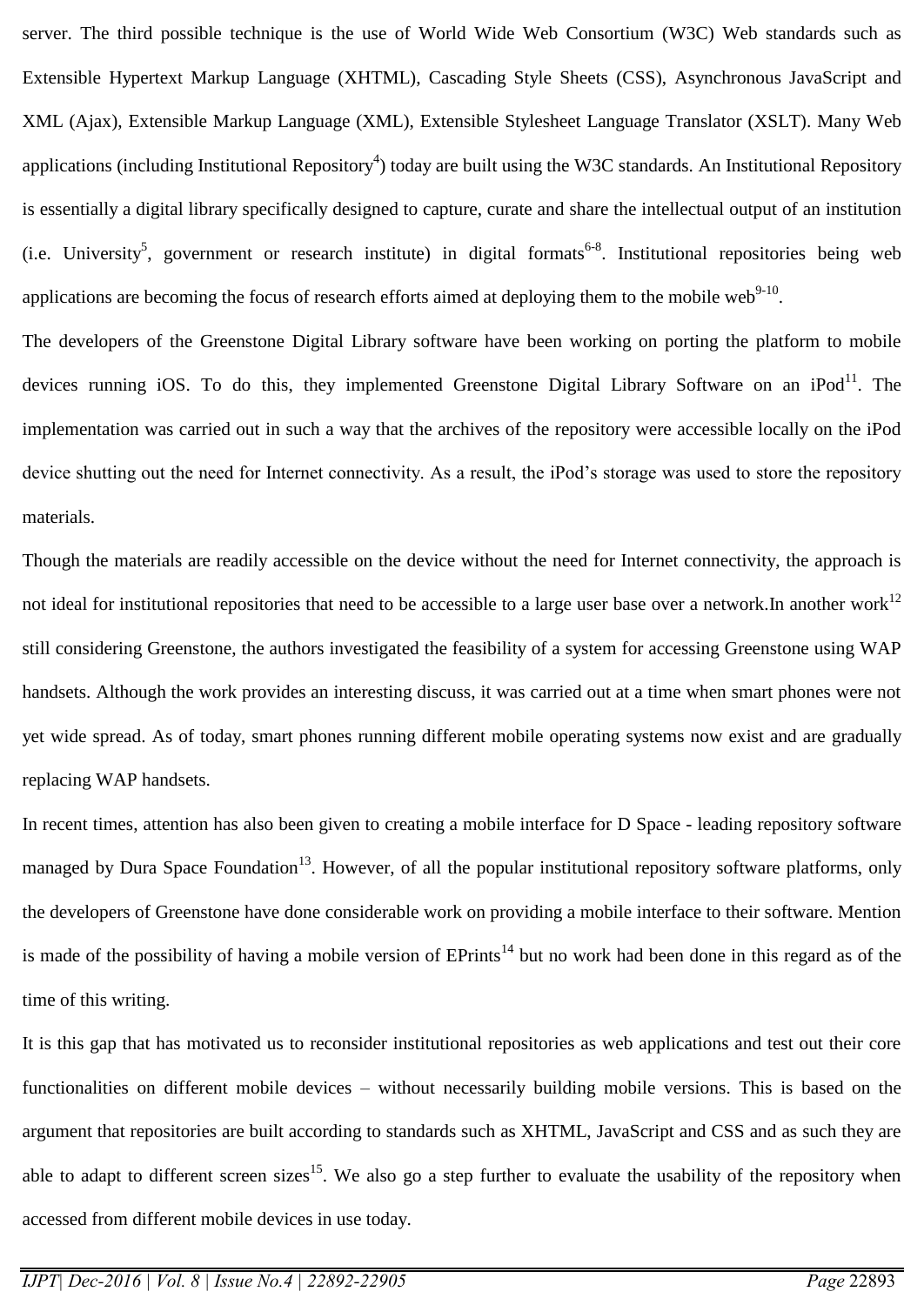#### **2. Research Questions and Methodology**

Although mobile versions of web applications – in particular, Institutional Repositories - are beginning to emerge, we believe that there may be no need to create separate versions for the mobile Web. This has led us to pose the following research questions:

RQ1: What will be the result of accessing the current Web version of a typical Institutional Repository on contemporary mobile devices?

RQ2: What do users think about Institutional Repositories on mobile devices?

To address these questions, we began by elucidating the core functionalities of a typical Institutional Repository with the aid of the Unified Modelling Language<sup>16</sup>. It entailed coming up with a use case diagram and sequence diagram. In addition, a model of the software architecture was evolved. Next, an Institutional Repository was deployed for Covenant University using EPrints – open source institutional repository software. It is hosted on a managed server outside of the university in order to reduce the energy consumption that could come from having to host it in the university<sup>17</sup>. After setting up the repository, its main features were tested out on a variety of mobile devices. The results obtained from the tests answer RQ1.

Furthermore, we evaluated the usability of the repository. To achieve this, questionnaires were designed and administered to the users of the repository based on the usability attributes gleaned from Information Services and Technology<sup>18</sup>. This was to harvest their perception thereby providing answers to RQ2. The rest of this paper is organized in the following way. Section 3 models the core functionalities of a typical Institutional Repository based on EPrints. We then test the core functionalities of the repository on different mobile devices in Section 4. The usability attributes for harvesting users' perception is put forth in Section 5 as well as the results from users. The results from Section 5 were discussed in Section 6. The conclusions drawn from this work are given in Section 7.

#### **3. Modelling the Core Functionalities of an Institutional Repository**

To get a better perspective of the inner workings of a typical EPrints Institutional Repository, we produced the following with the aid of Microsoft Visio 2007: Use case diagram, Sequence diagram, and Software architecture.

#### **3.1 Use Case Diagram**

This visually captures the interaction of users (also known as actors) with a given system<sup>19</sup>. The use case diagram for our repository is given in Figure 1.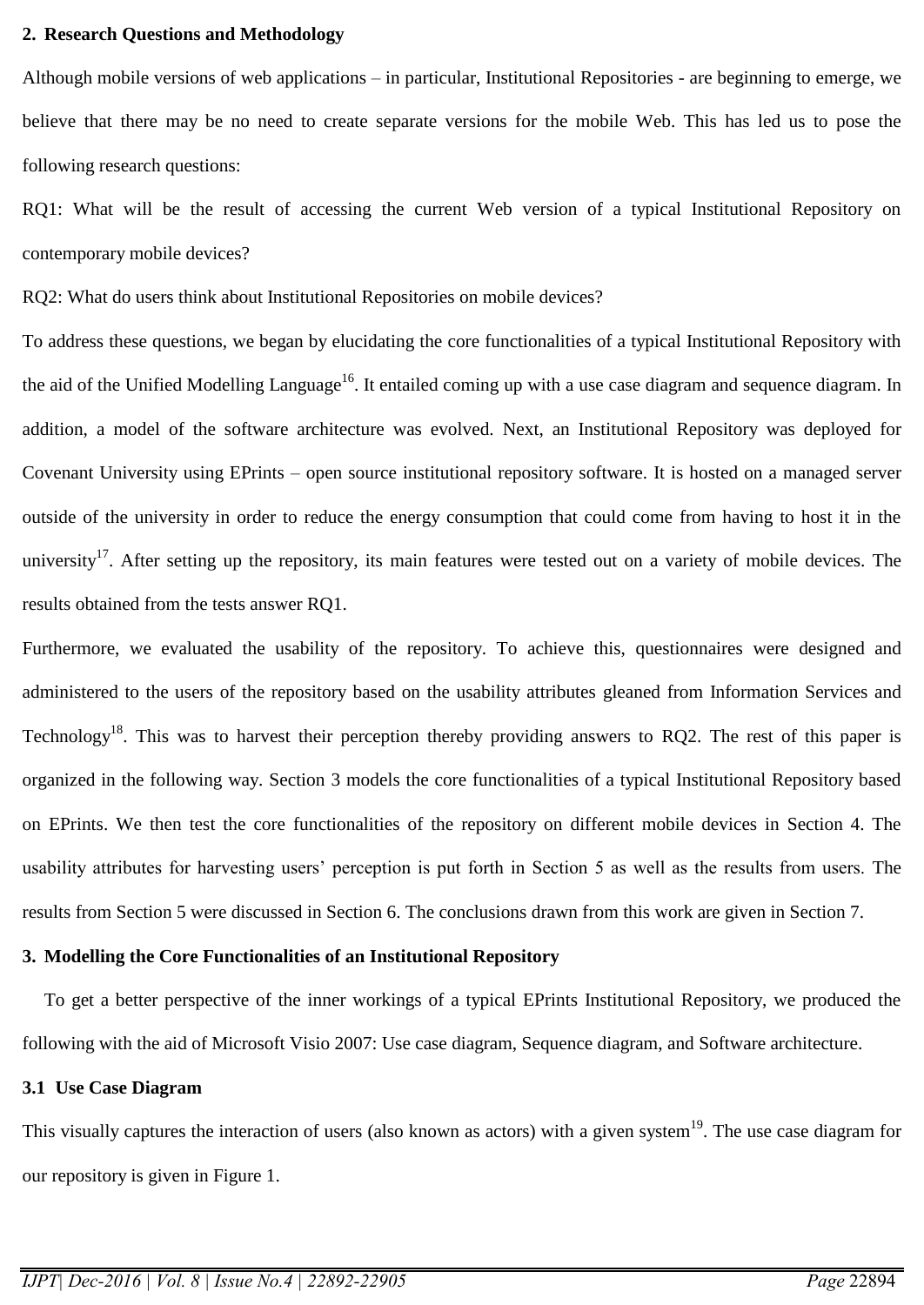

**Figure 1. Use case diagram for Covenant University Repository.**

# **3.2 Sequence Diagram**

Sequence diagram is an interaction diagram that visually depicts how processes work with one another as well as the order in which this is done<sup>20</sup>. Figure 2 shows sequence diagram for Covenant University repository:



**Figure 2. Covenant University Repository Sequence Diagram.**

# **3.3 Conceptual Model of Repository Software**

Covenant University Repository has a 3-tier client-server architecture design. It comprises of client interface, middleware and database. It is given in Figure 3.



**Figure 3. Conceptual Model of Covenant University Repository.**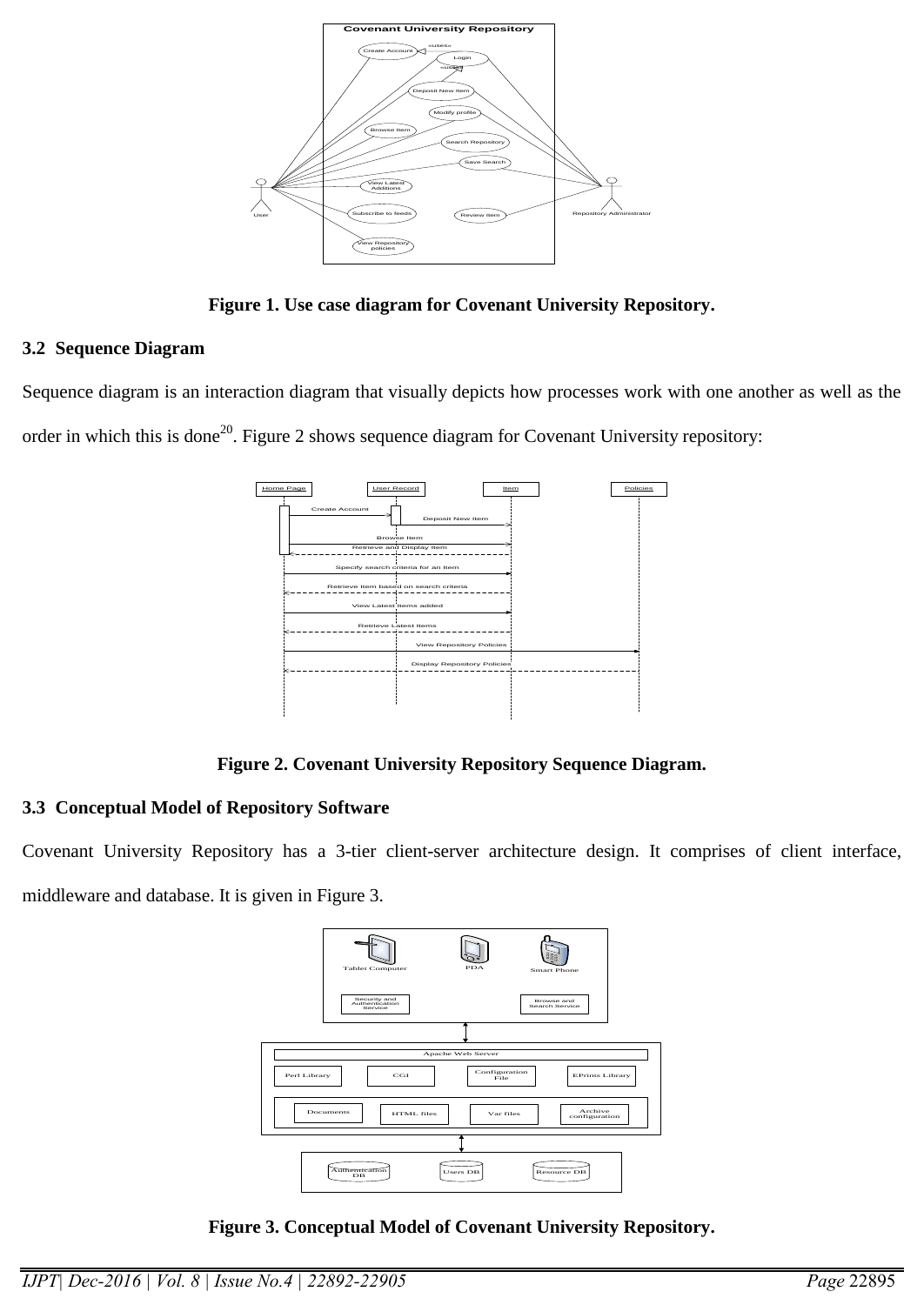#### **4. Testing the Core Functionalities on Mobile Devices**

The core functionalities of Institutional Repository that we considered include the following: Search an Item; Create Account; Browse Item; Login; View Latest Additions; Deposit Item; Review an Item; Download Item; Save Search and Modify Profile The devices on which we carried out the test include: a Nokia Xpress Music phone (running on Symbian OS); a Coby Kyros MID 7024 tablet (with 800 x 480 pixels, 512MB RAM and 1GHz processor running Android v2.2); an iPad 1 (with 1024 x 768 pixels, 1000MHz and 16000MB built-in storage); an iPod Touch (with 960 x 640 pixel screen) and a BlackBerry Curve 2 phone (with 320 x 240 pixel screen and 512MHz processor).

#### **4.1 Create Account**

Before a user is able to deposit item in the repository, s/he must be registered with a user name and password. With the create account link in the repository, a user is able to create an account with which to login to the repository and make deposits. From all of the mobile devices used, this functionality of the repository could be accessed on all the mobile platforms considered.

#### **4.2 Login**

After creating an account, a user can access the authentication user interface by clicking the hyperlink labelled "Login" on the index page of the repository. Of the five mobile platforms considered, three of the mobile platforms were able to login successfully into the repository. They include: the Android tablet, the iPad and the iPod Touch.

**4.3 Deposit Item:** Depositing an item to the repository is hinged on a user's ability to successfully create an account and login to the repository. There are five steps involved in depositing an item into an EPrints repository. The first step involves elucidating the kind of material to be archived. It can range from journal articles to postgraduate dissertations/thesis. The next step entails uploading the actual file to the repository. The third step involves filling the required metadata about the material being captured. In the fourth step, the item is classified using standard classification (Library of Congress Classification) and in the fifth step the item is deposited.

This function was performed successfully on the Android tablet and the iPod Touch only.

**4.4 Download Item:** Due to the large size of files stored on the repository, it was difficult to download materials from the repository using the mobile devices.

### **4.5 Search an Item**

One can perform search in the repository by using the search box feature located at the top-right position of the repository index page. A refined search can be conducted by clicking on the Search Repository hyperlink. This opens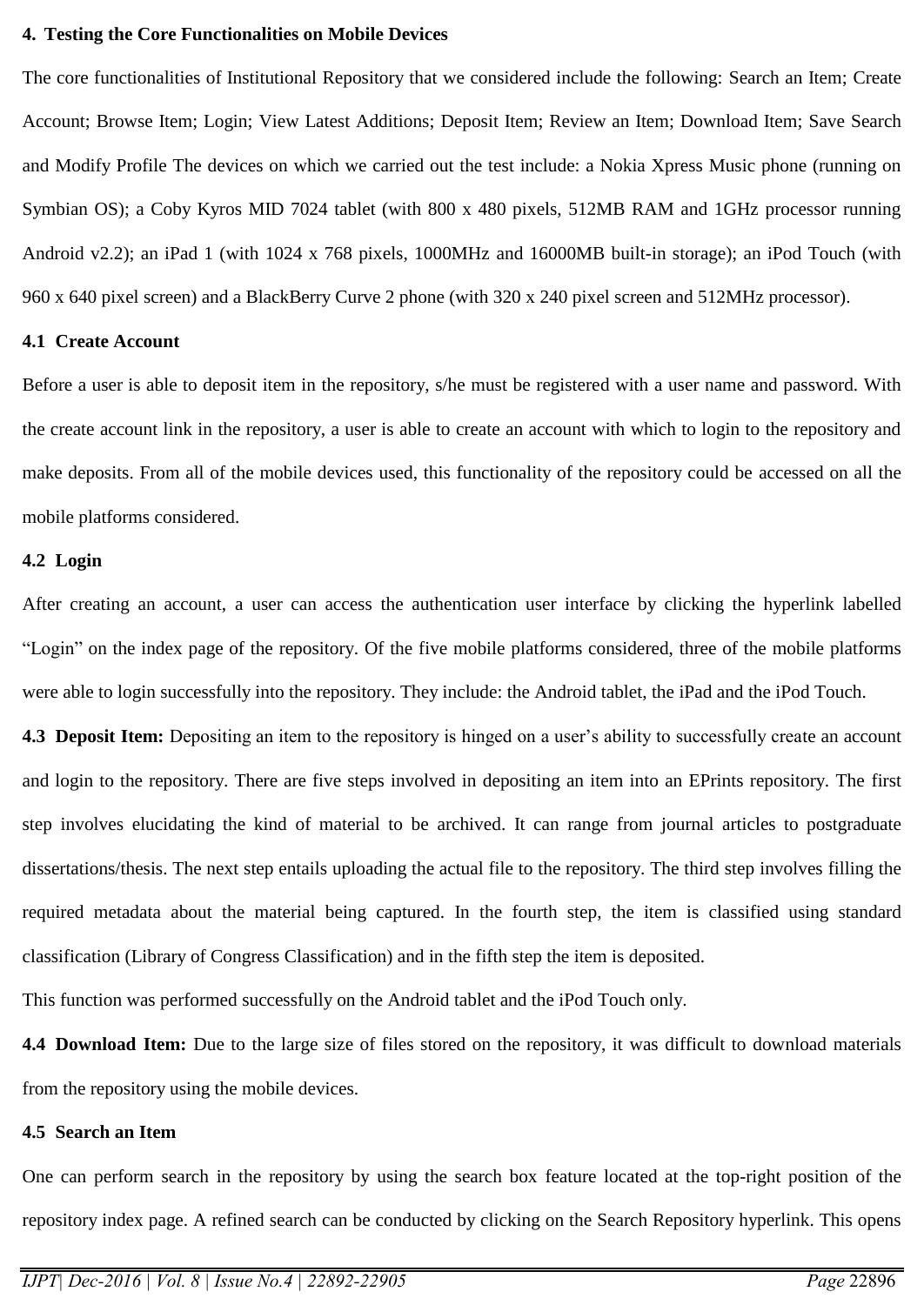an advanced search page that allows a user give detailed description of the item to be downloaded. The user can also opt for the simple search that contains fewer search fields.

The search function was performed successfully on the repository using all of the mobile devices.

**4.6 Browse Item:** Browsing in the repository can be done by year, by subject area, by division and by author. All of the mobile devices were able to perform the browse function successfully.

**4.7 View Latest Additions:** This link allows a user to view recently deposited items in the repository. The function was easily performed by all the mobile device platforms considered.

**4.8 Review an Item:** This function allows users with editorial privileges to login and review items submitted by other users and also decide whether or not to accept it into the repository. Except for the Nokia and BlackBerry devices that found it difficult to complete the login process, all of the other devices could easily be used by repository editors to review items to be deposited to the repository.

**4.9 Modify Profile:** This functionality allows a user to modify his/her profile on the repository. This functionality requires logging in to the repository as a result the function could not be completed on both the Symbian phone and the BlackBerry phone.

**4.10 Save Search:** This functionality allows a user to save a search term that returns results that the user finds interesting and may want to refer to at a later time. Again the only exceptions to accessing this functionality were the Symbian phone and the BlackBerry phone. After testing the repository's functionality on the mobile devices earlier mentioned, the findings are summarized in Table 1.

| <b>Repository Feature</b>       | Nokia<br>Phone | Android<br>Tablet/Phone | iPad          | iPod<br>Touch | <b>Blackberry Phone</b> |
|---------------------------------|----------------|-------------------------|---------------|---------------|-------------------------|
| <b>Create Account</b>           | $\mathcal{N}$  | N                       | $\mathcal{N}$ | $\mathcal{N}$ | $\sqrt{ }$              |
| Login                           | X              | $\mathcal{L}$           | V             | $\mathcal{L}$ | X                       |
| Deposit Item                    | X              | N                       | X             | N             | X                       |
| Download Item                   | $\sqrt{ }$     | X                       | $\sqrt{ }$    | $\mathcal{L}$ | X                       |
| Search an Item                  | $\gamma$       | $\mathcal{L}$           | $\mathcal{N}$ | $\mathcal{L}$ | $\sqrt{ }$              |
| <b>Browse</b> Item              | $\gamma$       | $\mathcal{N}$           | V             | $\mathcal{L}$ | $\sqrt{ }$              |
| <b>View Latest Additions</b>    | $\sqrt{ }$     | $\mathcal{N}$           | V             | $\mathcal{N}$ | $\sqrt{ }$              |
| <b>View Repository Policies</b> | $\sqrt{ }$     | $\gamma$                | $\sqrt{ }$    | $\mathcal{N}$ | $\sqrt{ }$              |
| Review an Item                  | X              | V                       | $\sqrt{ }$    | $\mathcal{N}$ | X                       |
| <b>Modify Profile</b>           | X              | $\mathcal{L}$           | N             | $\mathcal{L}$ | X                       |
| Save Search                     | X              | N                       | N             | $\mathcal{L}$ | X                       |

*IJPT| Dec-2016 | Vol. 8 | Issue No.4 | 22892-22905 Page* 22897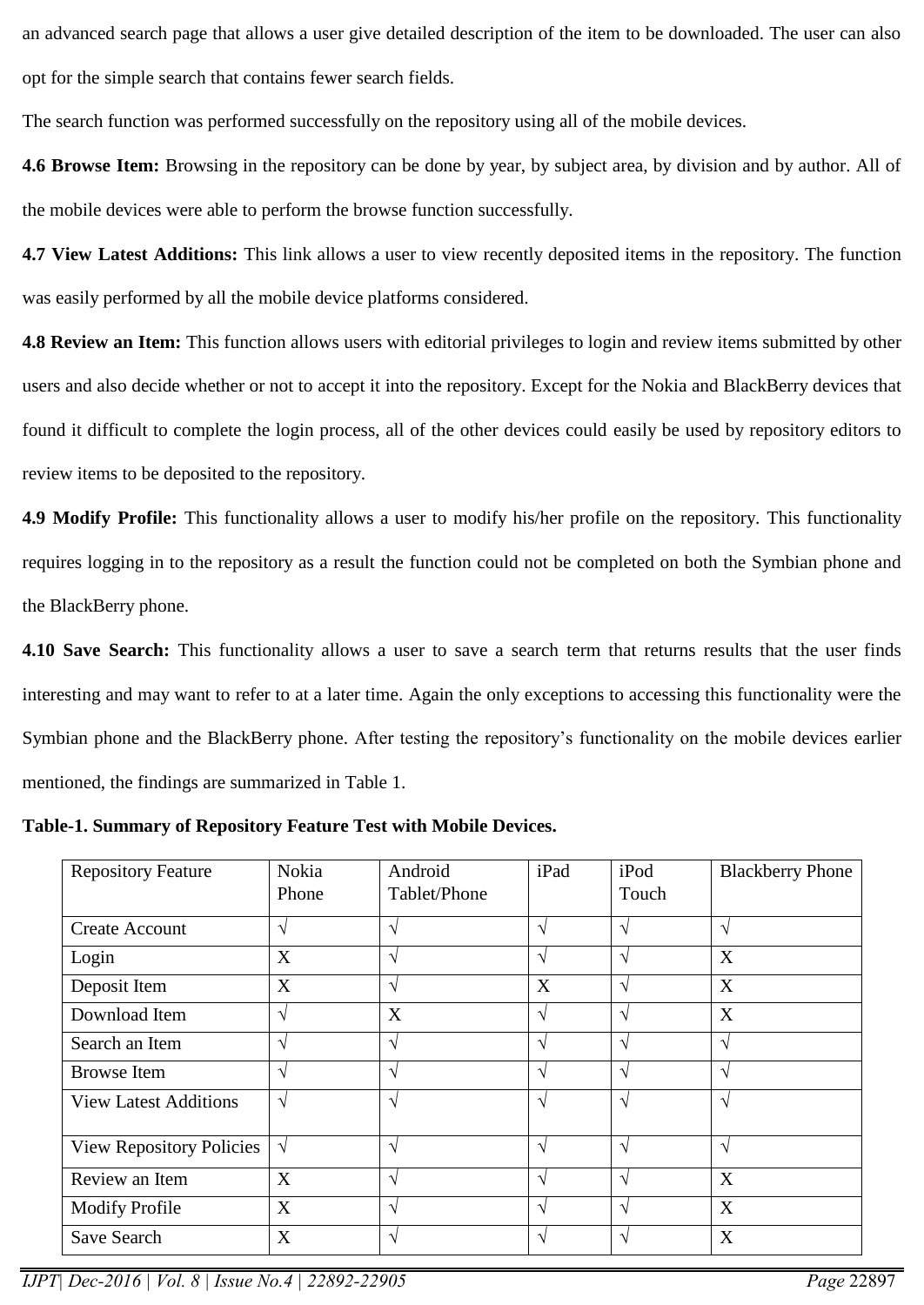#### Legend

 $\sqrt{\ }$  Feature is accessible from mobile device

X Feature is not accessible from mobile device

# **5. USABILITY ATTRIBUTES AND EVALUATION**

The usability attributes used to evaluate the Covenant University repository was gleaned from Information Services and Technology<sup>18</sup>. They include: simplicity, navigation, memorability, hypertext structure, consistency, completeness and self evidence.

Simplicity: How easy it is for users to comprehend and make use of the repository

Navigation: How easy it is to browse or surf the repository

Memorability: The ease with which users can return after a period of time away from the repository and re-establish proficiency?

Hypertext Structure: The dexterity with which essential information is structured on the repository.

Satisfaction: The satisfaction of its users in its ability to complete tasks in a few steps thereby saving time

Consistency: The extent to which the layout remains unchanged when navigating from one page to another

Completeness: The extent to which users are satisfied with the basic features of the repository and the appropriateness of the error messages prompted during errors Self Evidence: The level to which the repository tabs and links are descriptive and self informing to a user The questionnaire that was administered consisted of two sections. The first section captured the category of the would-be participants (Covenant University staff and students) and their skill/experience with computer software. It also captured the type of devices they used to access the repository. The second section captured information on the participants' perception of the repository based on each of the usability attributes earlier elucidated.

The questionnaire requested respondents to indicate the degree to which they agreed with each item. Participants interacted with the repository through mobile devices that could access the Internet. The person who administered the questionnaire only intervened when a participant indicated that s/he was done or could not follow the process through to conclusion. The questionnaires were administered immediately after each task to improve the accuracy of participants' response.All data were collected using a five point scale from "1", being "Strongly Disagree" to "5" being "Strongly Agree".For the first part of the questionnaire, 19 out of the 20 respondents filled in all the required information. Therefore Tables 2, 3 and 4 are based on the 19 persons that responded appropriately.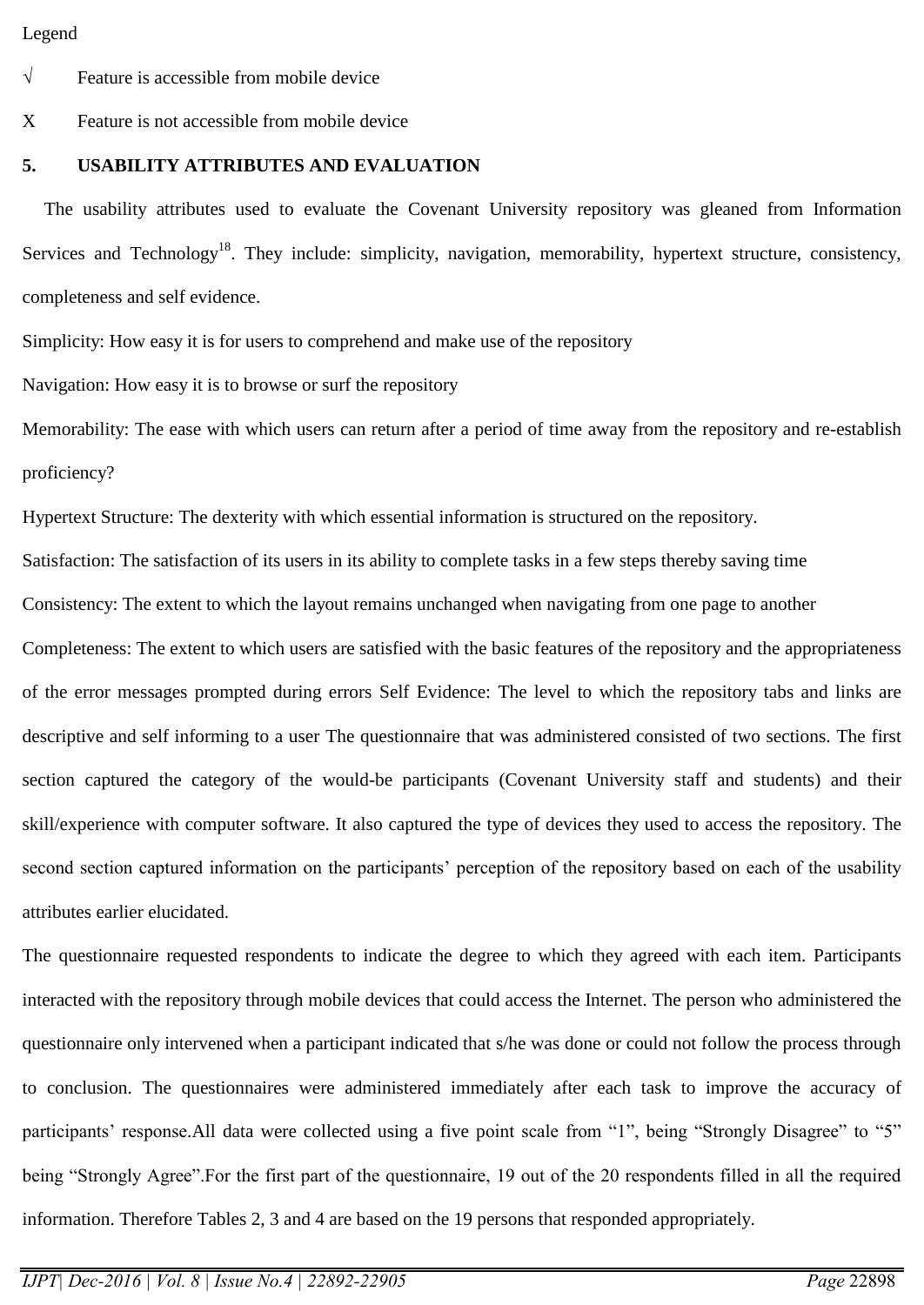# **Table 2. Skill level of respondents.**

|                                           | No.         | of   Novice | Average | Good   | <b>Expert</b> |
|-------------------------------------------|-------------|-------------|---------|--------|---------------|
|                                           | respondents |             |         |        |               |
| Experience of respondents in $ 19\rangle$ |             | 0%          | 5.26%   | 52.63% | 42.12%        |
| the use of computer software              |             |             |         |        |               |

Table 2 indicates that the participants had at the very least average experience/skill in the use of computer software. In other words, none of the participants was a novice in the use of computer software. Table 3 shows the distribution of the devices used by the participants to access the repository. 10 (52.63%) of the participants used Android-enabled devices, 3 (15.79%) used Blackberry devices, 5 (26.32%) used laptops. One of the participants used an iPad while another used an iPod to access the repository.

**Table 3. Devices used by the participants to access the repository.**

|                             | of<br>No.    | Android | Blackberry | iPad  | iPod  | Laptop |
|-----------------------------|--------------|---------|------------|-------|-------|--------|
|                             | participants |         |            |       |       |        |
| Devices used to $ 19$       |              | 10      |            |       |       |        |
| the<br>access<br>repository |              | 52.63%  | 15.79%     | 5.26% | 5.26% | 26.32% |

A total of 20 persons participated in the second part of the questionnaire, which was the usability study. The population count that was used is as suggested by Faulkner $^{21}$ . For all respondents, an overall score was computed for each of the usability dimension by averaging all the ratings on the questionnaire that was used. With the aid of Statistical Package for Social Sciences (SPSS) we generated the frequency distribution, mean, standard deviations and variances as well as all the relevant charts for the rating of each attribute. This is shown in Table 4.

**Table 4. Descriptive Statistical Analysis of Questionnaire Data.**

| <b>Attributes</b>          | Average | <b>Standard Deviation</b> | Variance |
|----------------------------|---------|---------------------------|----------|
| Simplicity                 | 4.55    | .484                      | .234     |
| Navigation                 | 4.30    | .616                      | .379     |
| Memorability               | 4.40    | .447                      | .200     |
| <b>Hypertext Structure</b> | 4.40    | .503                      | .253     |
| Satisfaction               | 4.18    | .694                      | .481     |
| Consistency                | 4.40    | .575                      | .332     |
| Completeness               | 4.25    | .618                      | .382     |
| Self Evidence              | 4.45    | .484                      | .234     |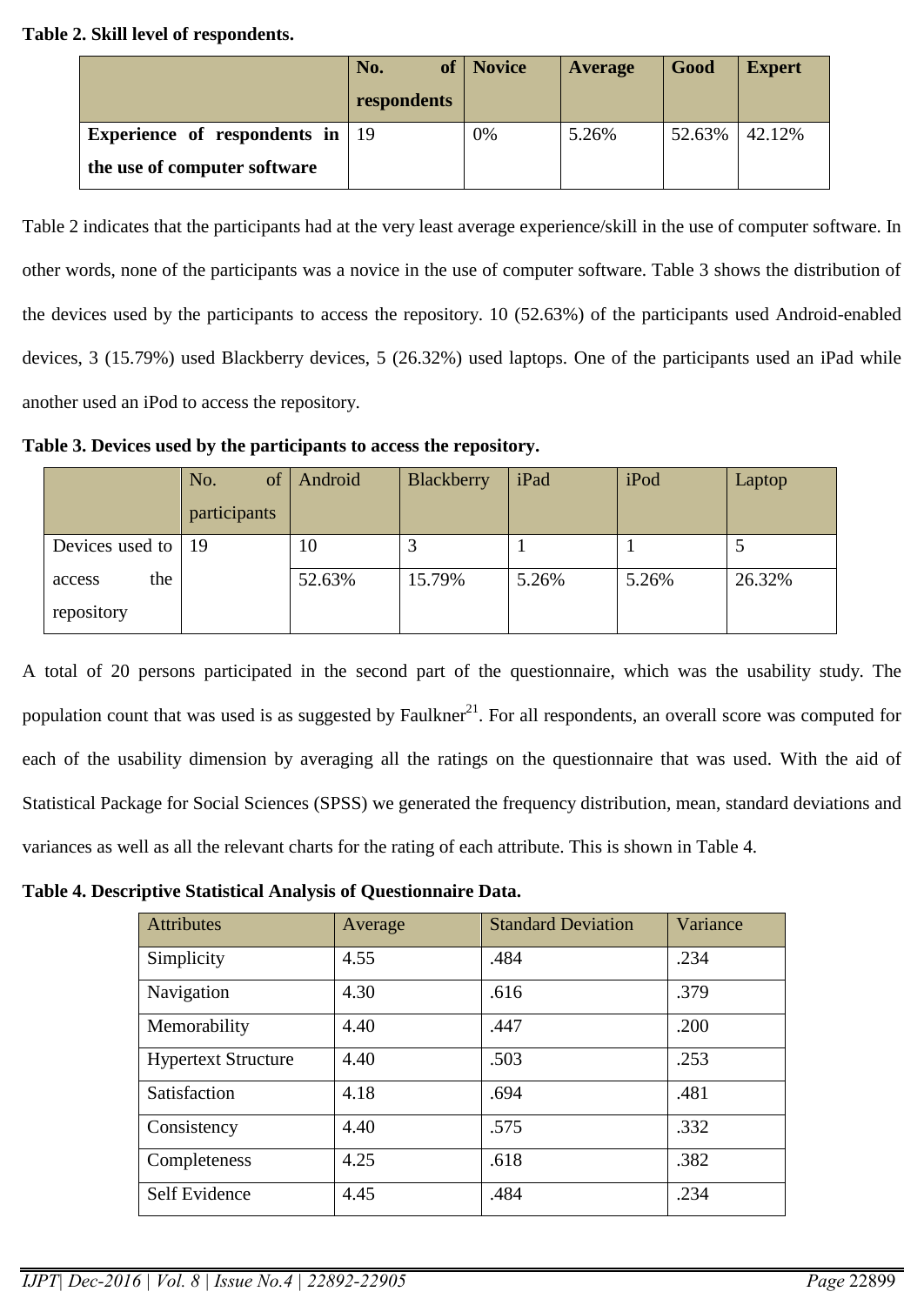The reliability estimates from the data gathered in the questionnaire was calculated. Reliability and convergent validity was estimated using Cronbach's alpha and produced a result of 0.771, which is above the recommended 0.7 given by Sauro and Kindlund<sup>22</sup>. It points out the reliability of the questionnaire results. Cronbach's Alpha coefficient theoretical maximum is usually set at 1.0. The reliability statistics and the Cronbach's alpha value are shown in Table 5 and Table 6 respectively.

# **Table 5. SPSS Test Cases.**

|             | N  | %     |
|-------------|----|-------|
| Valid       | 20 | 100.0 |
| Excluded(a) | 0  | .0    |
| Total       | 20 | 100.0 |

# **Table 6. Cronbach's Alpha.**

| Cronbach's | N     | οf |
|------------|-------|----|
| Alpha      | Items |    |
| .771       | 8     |    |

## **6. Discussion**

The average rating for "Simplicity" was 4.55 out of 5. It indicates that the users found the repository easy to use and understand. The frequency graph is shown in Figure 4.



**Figure 4. Frequency graph for the rating of Simplicity by participants.**

A mean score of 4.30 for "Navigation" points out that many of the users did not have difficulties with browsing through the repository even from their mobile devices. Figure 5 shows the frequency graph of participants' rating of the repository's navigability.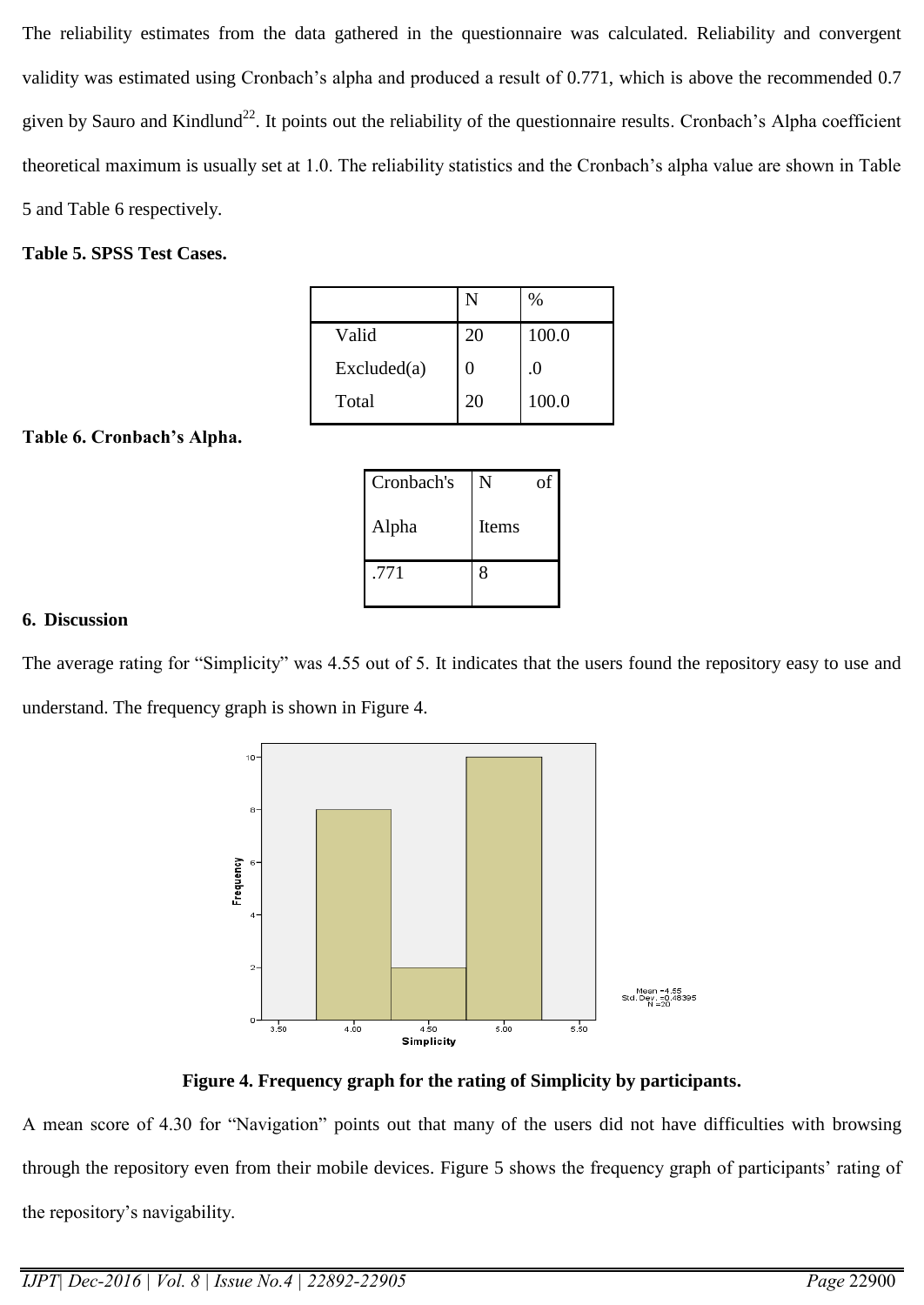

**Figure 5. Frequency graph for the rating of Navigation by participants.**

Memorability is an attribute that deals with how easy it is for respondents to recall how to complete a given task in the repository after a period of time. We measured this attribute by asking the respondents to revisit the repository and try to recall how to perform certain basic tasks in the repository after a period of two weeks. It was after this period that we asked them to rate this attribute on the questionnaire and the result was a mean rating of 4.40, which shows that system functions are easy to remember. The frequency graph for memorability as rated by the participants is given in Figure 6.



**Figure 6. Frequency graph for the rating of Memorability by participants.**

"Hypertext Structure" which is a measure of how well structured information about the repository's features are shares the same mean rating (4.40) with Memorability. The frequency graph is given in Figure 7.



**Figure 7. Frequency graph for the rating of Hypertext Structure by participants.**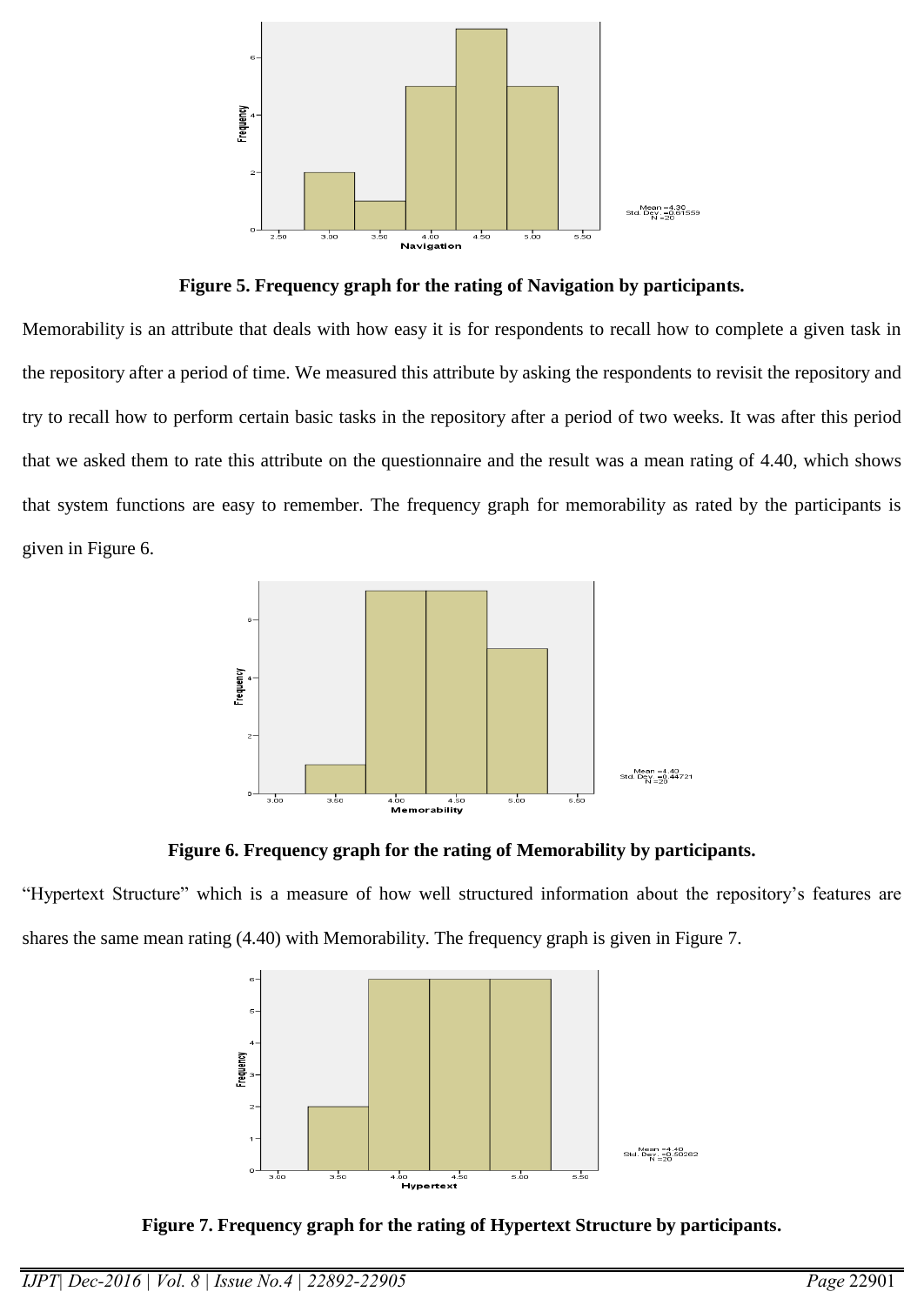For the "Satisfaction" attribute, most of the respondents were of the opinion that the repository required few steps to complete any task thereby saving time. The average score therefore was 4.18 out of 5. The frequency graph is given in Figure 8.



**Figure 8. Frequency graph for the rating of Satisfaction by participants.**

A number of the respondents were of the opinion that the repository had a good layout that was consistent as they navigated from one page to the other. The average score for Consistency was 4.40 out of 5. The frequency graph is given in Figure 9.



**Figure 9. Frequency graph for the rating of Consistency by participants.**

The mean rating for "Completeness" - the attribute that measures the extent of users' satisfaction with the basic features of the repository and the appropriateness of the error messages prompted during errors was 4.25. The frequency graph is shown in Figure 10.



**Figure 10. Frequency graph for the rating of Completeness by participants.**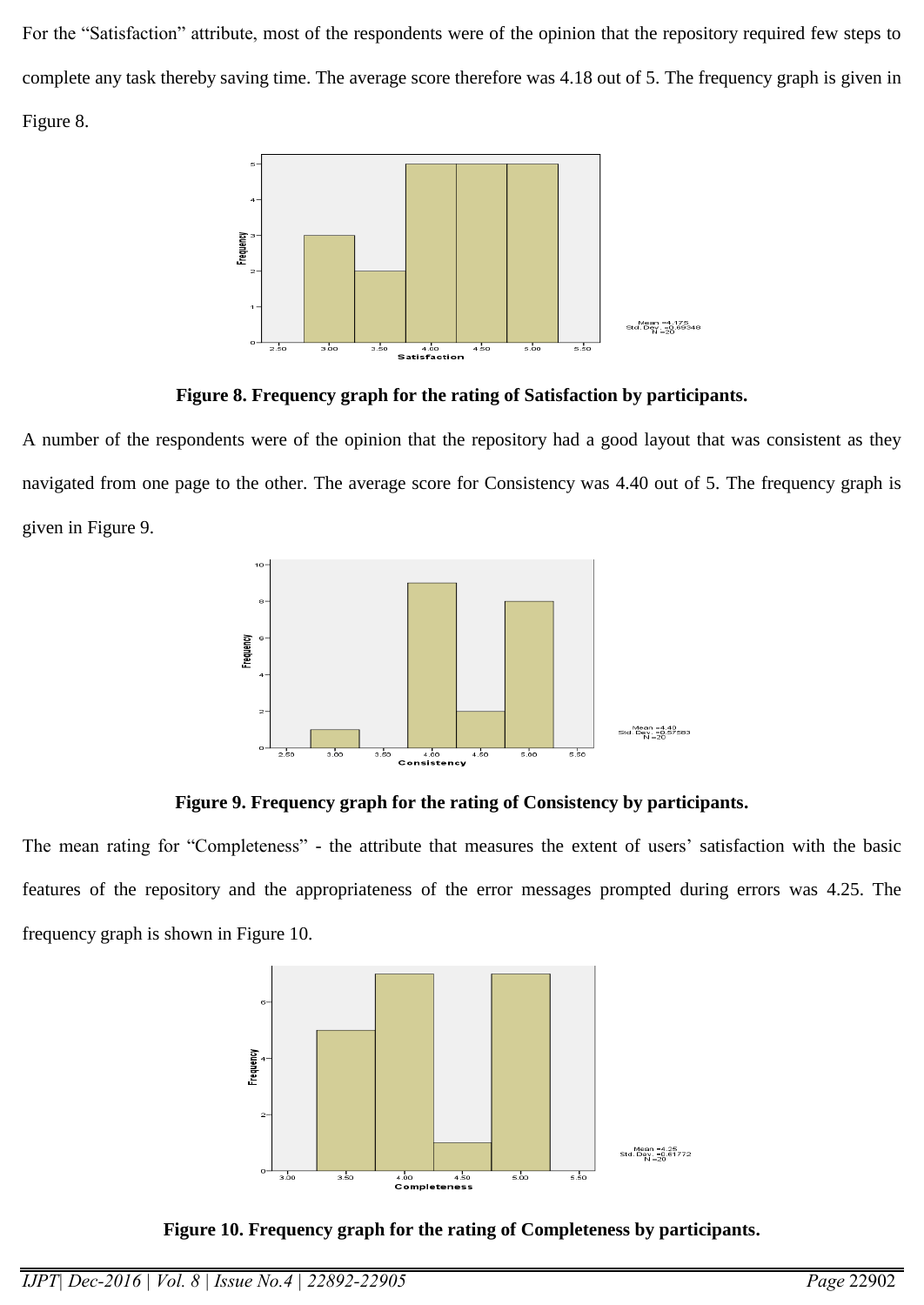The average score of "Self Evidence" was 4.45. It points out the fact that the repository was structured in such a way that it was self-informing – there were relevant tabs and links to important pages and information on the repository. The frequency graph for participants' rating of Self Evidence is shown in Figure 11.



**Figure 11. Frequency graph for the rating of Self Evidence by participants.**

A number of studies in usability have reached a consensus on what "Good Usability" should be for a given system. For a scale of 1-5 the mean rating should be 4 while on a scale of 1-7, the mean rating should be  $5.6^{22}$ . We adopted scale 1-5, and conclude that the repository had "Good Usability" on mobile devices based on the average rating of each attribute shown in Figure 12. The graph shows that all the attributes exceed the minimum pass mark of 4 out of 5.



**Figure 12. Graphical Summary of the Usability Attribute Ratings.**

## **7. Conclusion**

This paper set out to answer two research questions as put forth in Section 2. Research question (RQ1) was answered in Section 5 when the key features of an EPrints were tested out on five mobile devices with a summary table presented in Table 1. Research question (RQ2) sought to get feedback from users of the repository on the usability of the repository on mobile devices. This was executed through questionnaires and the results were reported in the Discussion Section.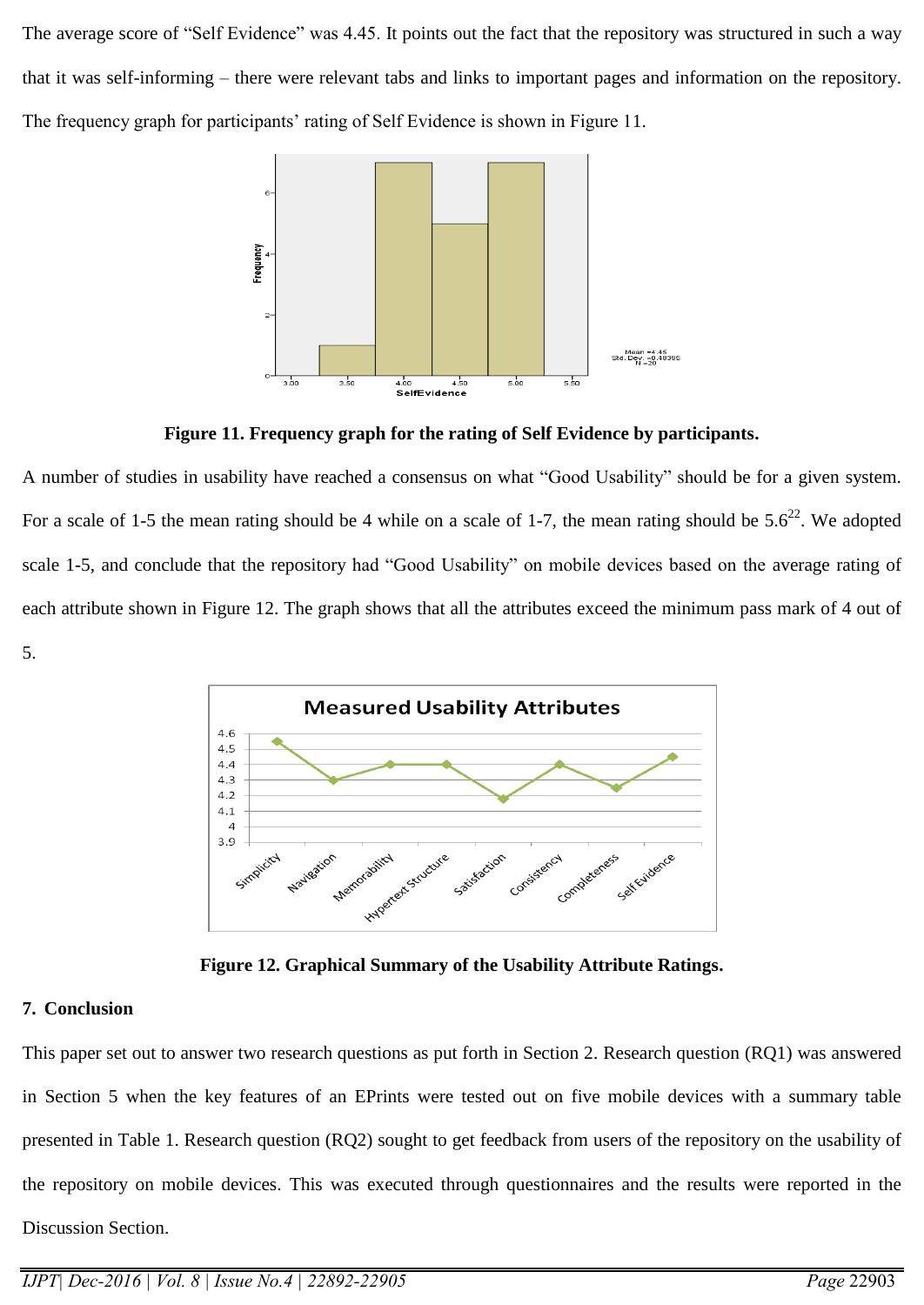Although this research has shown that by using Web standards an institutional repository can have good usability score on mobile devices there is room to extend the work further. This is discussed as follows:

The fact that some of the functionalities of the repository could not be accessed call for more research as to what could be the cause and possible solution of the problem With the emergence of frameworks (e.g. Apache Cordova formerly referred to as Phone Gap) that allow you to write a single code and compile it to several mobile platforms, this can be explored in building mobile interfaces for repositories. In conclusion, artificial intelligence techniques (e.g. fuzzy logic) can be employed in order to further analyze the degree of usability of the repository.

#### **Acknowledgements**

We are thankful to Covenant University for providing the research grant with which this work was executed.

#### **References:**

- 1. Mair A. Big numbers and small screens: Challenges and opportunities of the mobile web for national statistical offices. Statistical Journal of the IAOS. 2009 January, 26 (1), 47-54.
- 2. Wong C, Chu HH, and Katagiri MA. Single-Authoring Technique for Building Device-Independent. Proceedings of the W3C Workshop on Device Independent Authoring Techniques", St. Leon-Rot, 2002, 1-5.
- 3. Butler M, Giannetti F, Gimson R, Wiley T. Device Independence and the Web. IEEE Internet Computing. 2002 September, 6 (5), 81-86.
- 4. Adewumi AO, Omoregbe N. Institutional Repositories: Features Architecture, Design and Implementation Technologies. Journal of Computing. 2011 April, 2 (8), 2151-9617.
- 5. Krishnamoorthy G, Subramani R. Health Science Digital Library: a Model of the Tamilnadu Dr. MGR Medical University in India. Indian Journal of Science and Technology, 2009 January, 2 (1), 73-77.
- 6. The DELOS Digital Library Reference Model –Foundations for Digital Libraries version 0.98. https://www.researchgate.net/publication/200462045\_The\_DELOS\_Digital\_Library\_Reference\_Model\_- Foundations for Digital Libraries. Date accessed: 01/12/2015.
- 7. The Case for Institutional Repositories: A SPARC Position Paper. http://sparcopen.org/wpcontent/uploads/2016/01/instrepo.pdf. Date accessed: 07/06/2016.
- 8. Lynch CA. Institutional Repositories: Essential Infrastructure for Scholarship in the Digital Age. Portal: Libraries and the Academy. 2003 May, 3 (2), 327-336.